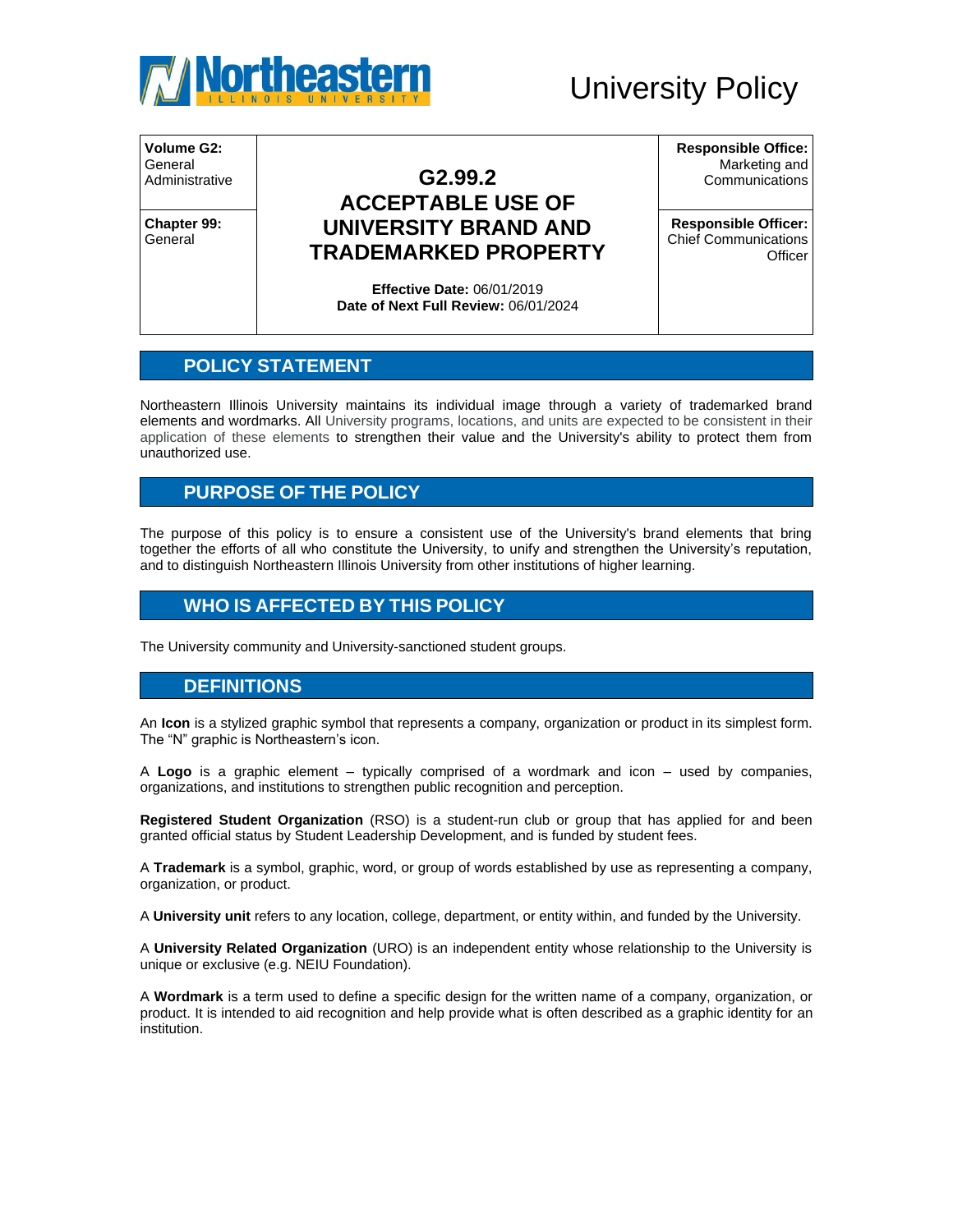

### **REGULATIONS**

Each of the University's units has unique attributes that enrich the University brand. When developing their individual marketing plans, units are strongly encouraged to work with the Division of Marketing and Communications to ensure the successful use of the University's branding elements and trademarked icons. Locations, colleges, departments, programs, offices, units, and individuals must adhere to acceptable use rules for University trademarks in accordance with this policy, and in concert with the identity specifications within this policy.

#### **1. TRADEMARKS AND ICONOGRAPHY**

- 1.1. The University's Marketing and Communications unit is the sole, authorized source for the creation of taglines, icons, or graphical elements for the University used either alone or in logos.
- 1.2. University trademarks may not be altered or merged with any other mark or design element.
- 1.3. Locations and Colleges must use the approved University logo, or the appropriate logo for their location/college. Locations and Colleges may also use the Flying N icon as a stand-alone element in connection with official University business.
- 1.4. A University unit may use its name with the University's approved Wordmark only.
- 1.5. Units outside of the Division of Marketing and Communications may not create new trademarks bearing the words "Northeastern," "NEIU," "Northeastern Illinois University", or other word combinations associated with the University without approval from the University's Creative Director or Chief Marketing and Communications Officer.
- 1.6. The University logo is required on official internal and external communications, excluding individual email messages.
- 1.7. Registered Student Organizations (RSO) may use the University logo or Flying N icon, if such use complies with established/approved University branding mandates. Registered Student Organizations may not use any other University trademarks.
- 1.8. The University's official web template header and footer is used only for official University business on the web.
- 1.9. University units that wish to discuss the possible creation of a unique trademark must contact the Division of Marketing and Communications prior to the creation of any art that could be considered a logo, icon, and/or trademark. In most cases, the official NEIU logo will be recommended and/or required.
- 1.10.External vendor uses of an official NEIU trademark must first be approved by the Office of the President or the Division of Marketing and Communications. The Division of Marketing and Communications maintains the right to choose the proper logo and placement for all external usage.
- 1.11. University trademarks may be used by persons or entities outside the University only pursuant to a license, memorandum of understanding, or sponsorship agreement stating the terms and conditions of such use. All memoranda of understanding and sponsorship agreements are subject to the approval of the Office of the President or the Division of Marketing and Communications.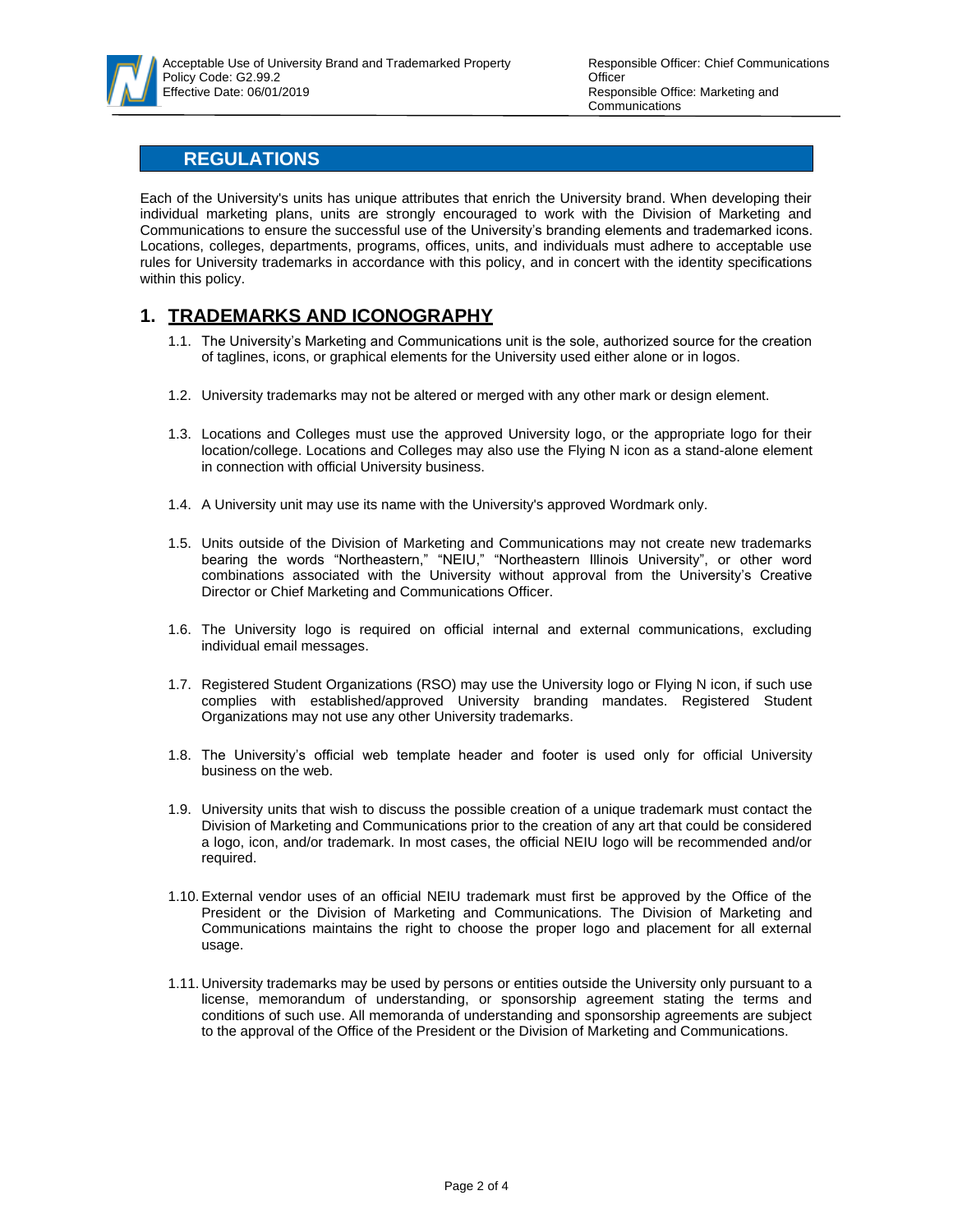

### **2. PRINTING AND PUBLISHING (INCLUDING WEB)**

- 2.1. When printing or publishing in color, University colors and branded elements must appear prominently on all official communication and marketing materials. No other color variants are approved for use.
- 2.2. The use of official University letterhead and business cards is required in matters of official University business.
- 2.3. All neiu.edu websites must use the official web template.
- 2.4. Use of University trademarks in print and electronic materials including email and social media must conform to approved University brand specifications.
- 2.5. University units may not use material that is copyrighted and/or trademarked to a third party without the express, written consent of the right or mark holder(s) prior to any printing, publication, or promotion containing the material.
- 2.6. University units or individuals that wish to create unique web domains that reference "Northeastern" through trademark or written form must contact the Division of Marketing and Communications prior to the creation of any page. In most cases, a vanity URL will be assigned to an existing page within neiu.edu

#### **3. PRESIDENTIAL SEAL**

3.1. The Presidential Seal may be used only if authorized by the Office of the President. It is reserved for use on official documents bearing the signature of the president, on official University awards, and in connection with events that have a unique connection to the president of Northeastern Illinois University (such as commencement).

#### **4. PROHIBITED USE**

- 4.1. Unauthorized taglines, icons or graphics as logos, used either alone or in logos for University units, are prohibited.
- 4.2. University trademarks and the official web template header and footer may not be used by units or vendors in a way that indicates support for or endorsement of a commercial product or service, or that could cause confusion regarding the University's relationship with any person or entity. Potential confusion must be dispelled by adding a disclaimer stating the University's independence.
- 4.3. Neither the name of the University nor any University trademark may be used in any manner that could adversely affect the University's image or standing, or would for any other reason be inappropriate for a public university. Such proscribed uses include, but are not limited to, the use of University trademarks in connection with alcoholic beverages, cigarettes or other tobacco products, sexually oriented products or services, religious products, political parties or organizations, gaming or games of chance, and firearms.

#### **5. VIOLATIONS AND REMEDIES**

5.1. If a violation of this policy is identified, responsible units will be required to work with the Office of the President and the Division of Marketing and Communications to determine the corrective action needed, up to and including redesign and reprinting of print and/or electronic materials at the unit's expense. With respect to all violations of this policy, the University reserves the right to seek appropriate remedies under applicable law.